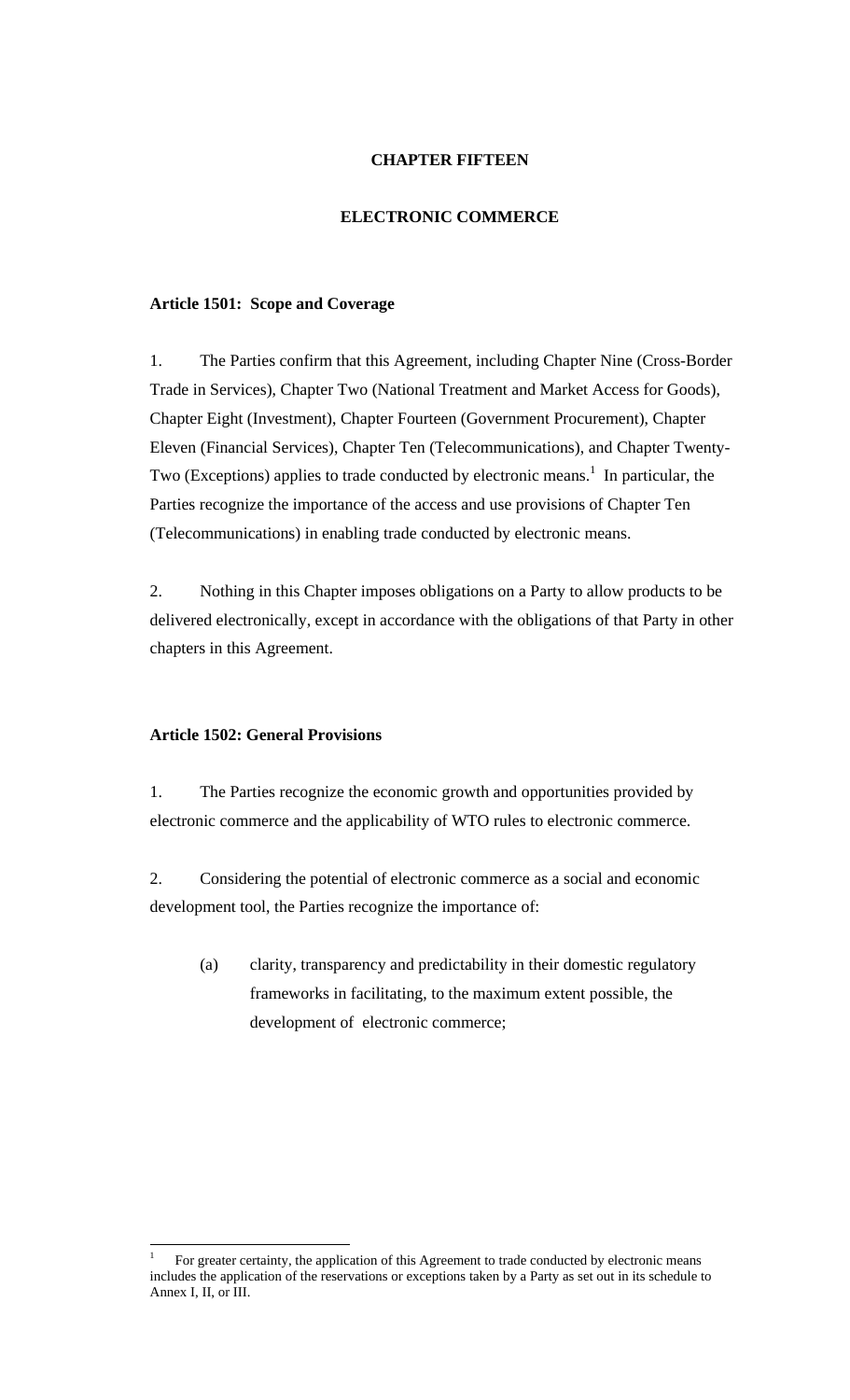- (b) encouraging self-regulation by the private sector to promote trust and confidence in electronic commerce, having regard to the interests of users, through initiatives such as industry guidelines, model contracts and codes of conduct;
- (c) interoperability, innovation and competition in facilitating electronic commerce;
- (d) ensuring that global and domestic electronic commerce policy takes into account the interest of all stakeholder, including business, consumers, non-government organizations and relevant public institutions;
- (e) facilitating the use of electronic commerce by micro, small and medium sized enterprises; and
- (f) protecting personal information in the on-line environment.

3. Each Party shall endeavour to adopt measures to facilitate trade conducted by electronic means by addressing issues relevant to the electronic environment.

4. The Parties recognize the importance of avoiding unnecessary barriers to trade conducted by electronic means. Having regard to its national policy objectives, each Party shall endeavour to guard against measures that:

- (a) unduly hinder trade conducted by electronic means; or
- (b) have the effect of treating trade conducted by electronic means more restrictively than trade conducted by other means,

# **Article 1503: Customs Duties**

1. Neither Party may apply customs duties, fees or charges on or in connection with the importation or exportation of products by electronic means.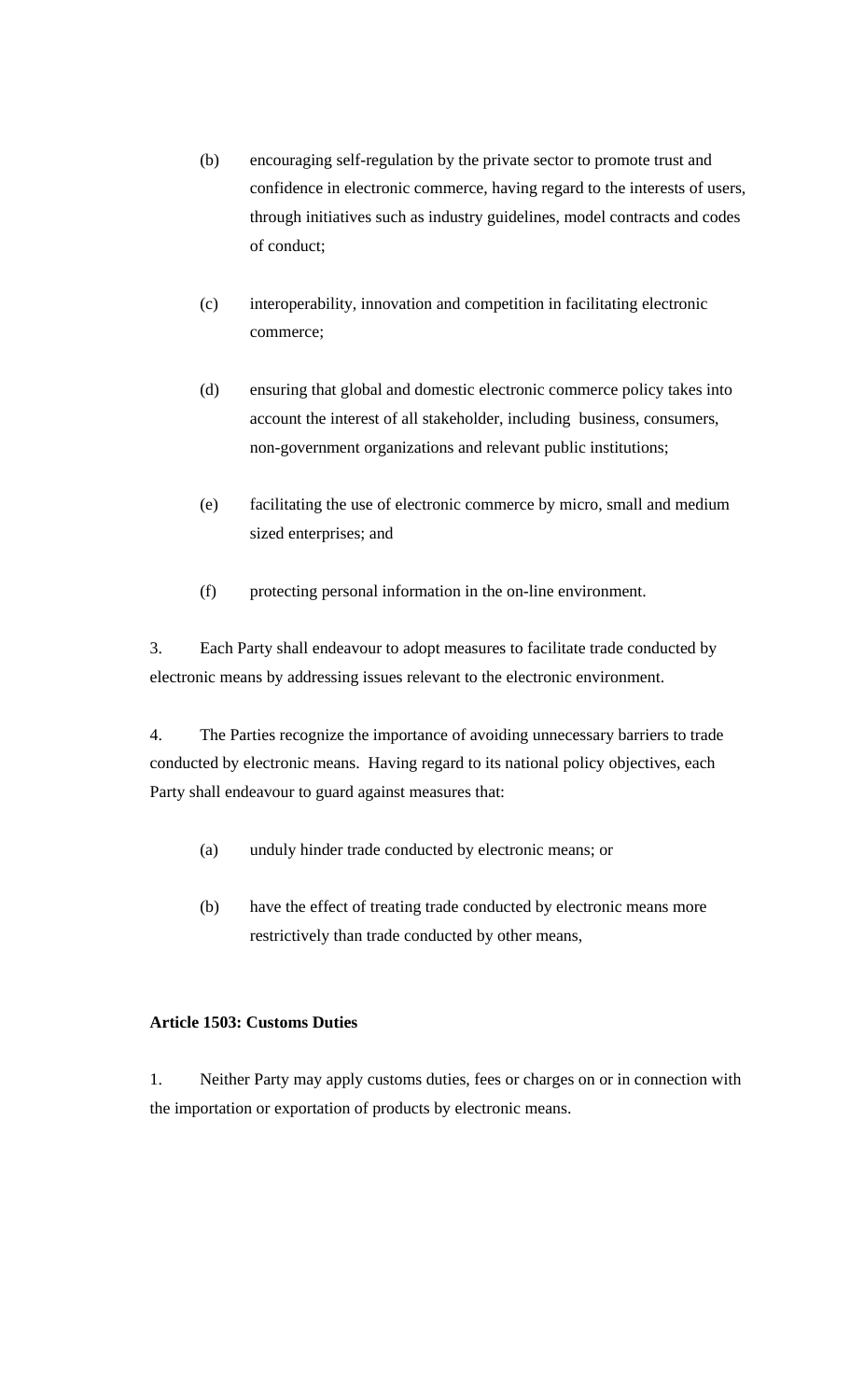2. For greater clarity, this Chapter does not preclude a Party from imposing internal taxes or other internal charges on products delivered electronically, provided that such taxes or charges are imposed in a manner that is not inconsistent with this Agreement.

# **Article 1504: Consumer Protection**

1. The Parties recognize the importance of maintaining and adopting transparent and effective measures to protect consumers from fraudulent and deceptive commercial practices in electronic commerce.

2. To this end, Parties should exchange information and experiences on national approaches for the protection of consumers engaging in electronic commerce.

# **Article 1505: Paperless Trade Administration**

1. Each Party shall endeavour to make trade administration documents available to the public in electronic form.

2. Each Party shall endeavour to accept trade administration documents submitted electronically as the legal equivalent of the paper version of such documents.

#### **Article 1506: Protection of Personal Information**

1. Each Party should adopt or maintain laws, regulations or administrative measures for the protection of personal information of users engaged in electronic commerce.

2. The Parties should exchange information and experiences regarding their domestic regimes for the protection of personal information.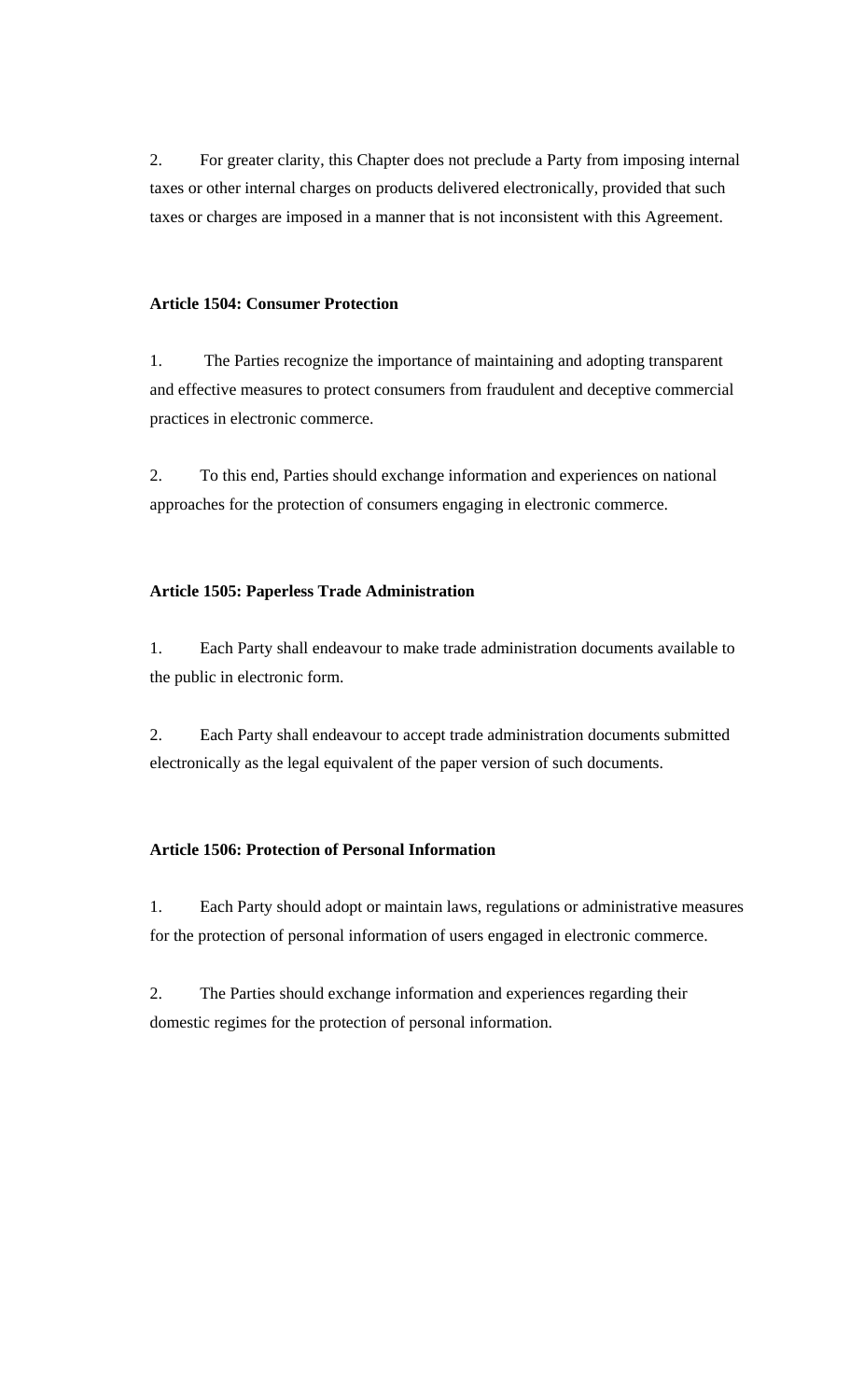#### **Article 1507: Cooperation**

1. Recognizing the global nature of electronic commerce, the Parties affirm the importance of:

- a) working together to facilitate the use of electronic commerce by micro, small and medium sized enterprises;
- b) sharing information and experiences on laws, regulations, and programs in the sphere of electronic commerce, including those related to data privacy, consumer confidence, security in electronic communications, authentication, intellectual property rights, and electronic government;
- c) working to maintain cross-border flows of information as an essential element in fostering a vibrant environment for electronic commerce;
- d) fostering electronic commerce through the encouragement of the private sector to adopt codes of conduct, model contracts, guidelines, and enforcement mechanisms; and
- e) actively participating in regional and multilateral fora, to promote the development of electronic commerce.

2. Parties may work together through various means, including through information and communication technologies, face to face meetings or a working group of experts to further the objectives of this Chapter, in particular Articles 1504, 1506 and 1507.

#### **Article 1508: Relation to Other Chapters**

In the event of an inconsistency between this Chapter and another Chapter, the other Chapter shall prevail to the extent of the inconsistency.